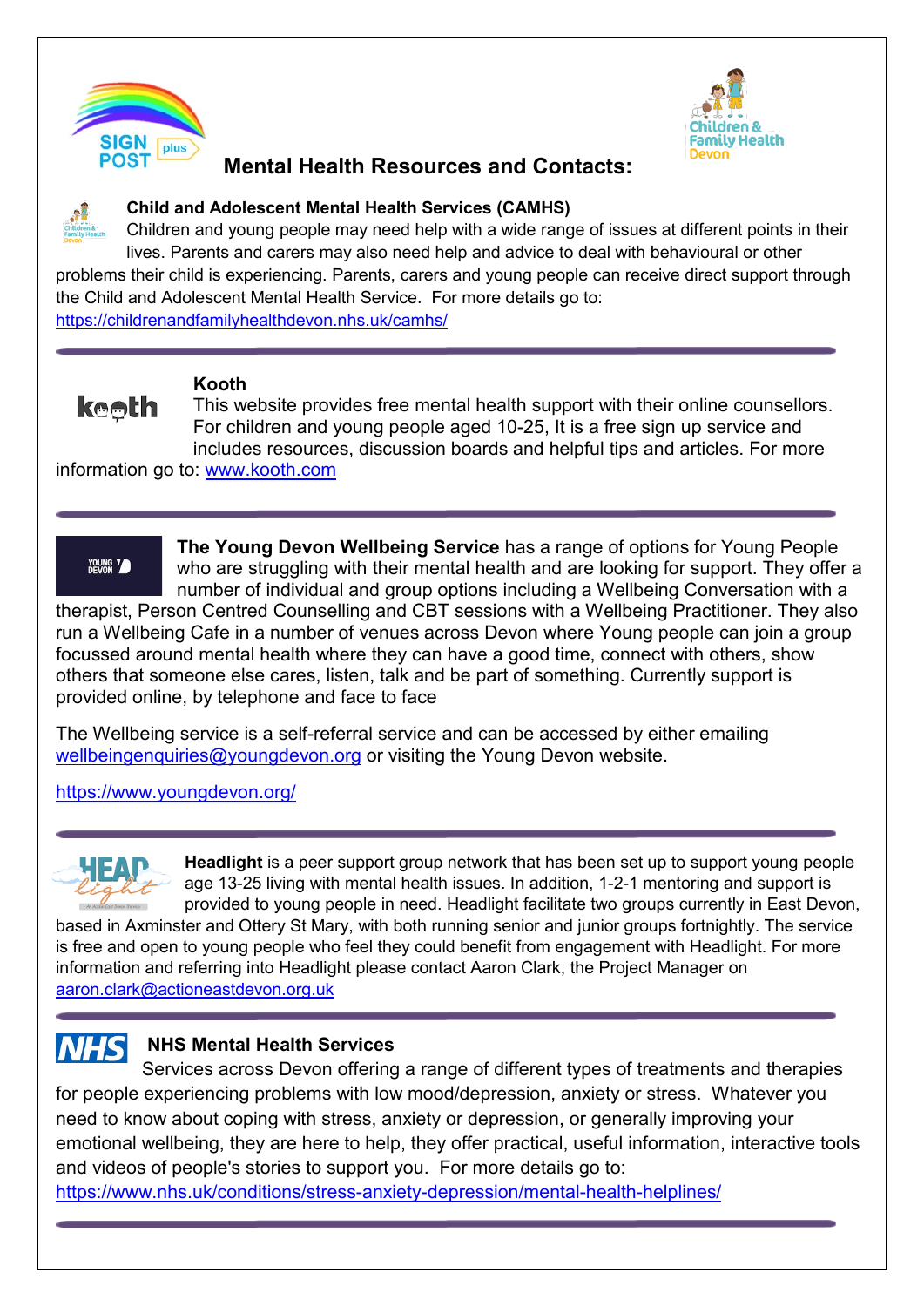**THE MIX** The Mix is the UK's leading support service for young people. They are here to help you take on any challenge you're facing - from mental health to money, from homelessness to finding a job, from break-ups to drugs. Talk to them via their online community, on social, through their free, confidential helpline or counselling service.

Find out more go to: <https://www.themix.org.uk/> or call the Helpline: 0808 808 4994

**TALKWORKS** is a free NHS service offering psychological therapies for common ELLBEING mental health difficulties, such as depression and anxiety disorders. They work with adults over the age of 18, and offer online workshops to support individuals who are struggling. You can self-refer to TALKWORKS without seeing a GP. TALKWORKS are part of the NHS and all services are available free of charge:<https://www.talkworks.dpt.nhs.uk/>



**Thrive - Wellbeing Toolkit Resources**

Resources Categories include:

- Activities for children up to 11yrs
- Activities for children up to 16yrs
- Activities for children up to 7yrs
- Resources for parents and carers

[https://www.thriveapproach.com/resources/?fbclid=IwAR1udIg0NvXubRRRT9CFX7cJa7dBZaapvZmnGutI](https://www.thriveapproach.com/resources/?fbclid=IwAR1udIg0NvXubRRRT9CFX7cJa7dBZaapvZmnGutIQSumpLTFvdxDZ8qbz_M) [QSumpLTFvdxDZ8qbz\\_M](https://www.thriveapproach.com/resources/?fbclid=IwAR1udIg0NvXubRRRT9CFX7cJa7dBZaapvZmnGutIQSumpLTFvdxDZ8qbz_M)



They provide expert knowledge to professionals, parents and young people through the Parents' Helpline, online resources, training and development, outreach work and publications. To find out more go to:

<https://www.youngminds.org.uk/>or call Parents helpline - 0808 802 5544



**B-eat – Beating eating disorders** Information on anorexia, bulimia, binge-eating disorders, EDNOS and other kinds of eating disorders. To find out more go to: <https://www.beateatingdisorders.org.uk/about-beat/>Beat's free and confidential Helpline services provide support and information 365 days a year. Call [0808 801 0677](tel:0808%20801%200677) for the

Helpline, [0808 801 0811](tel:0808%20801%200811) for the Student line or [0808 801 0711](tel:0808%20801%200711) for the Youth line. Or Email: [help@beateatingdisorders.org.uk](mailto:help@beateatingdisorders.org.uk)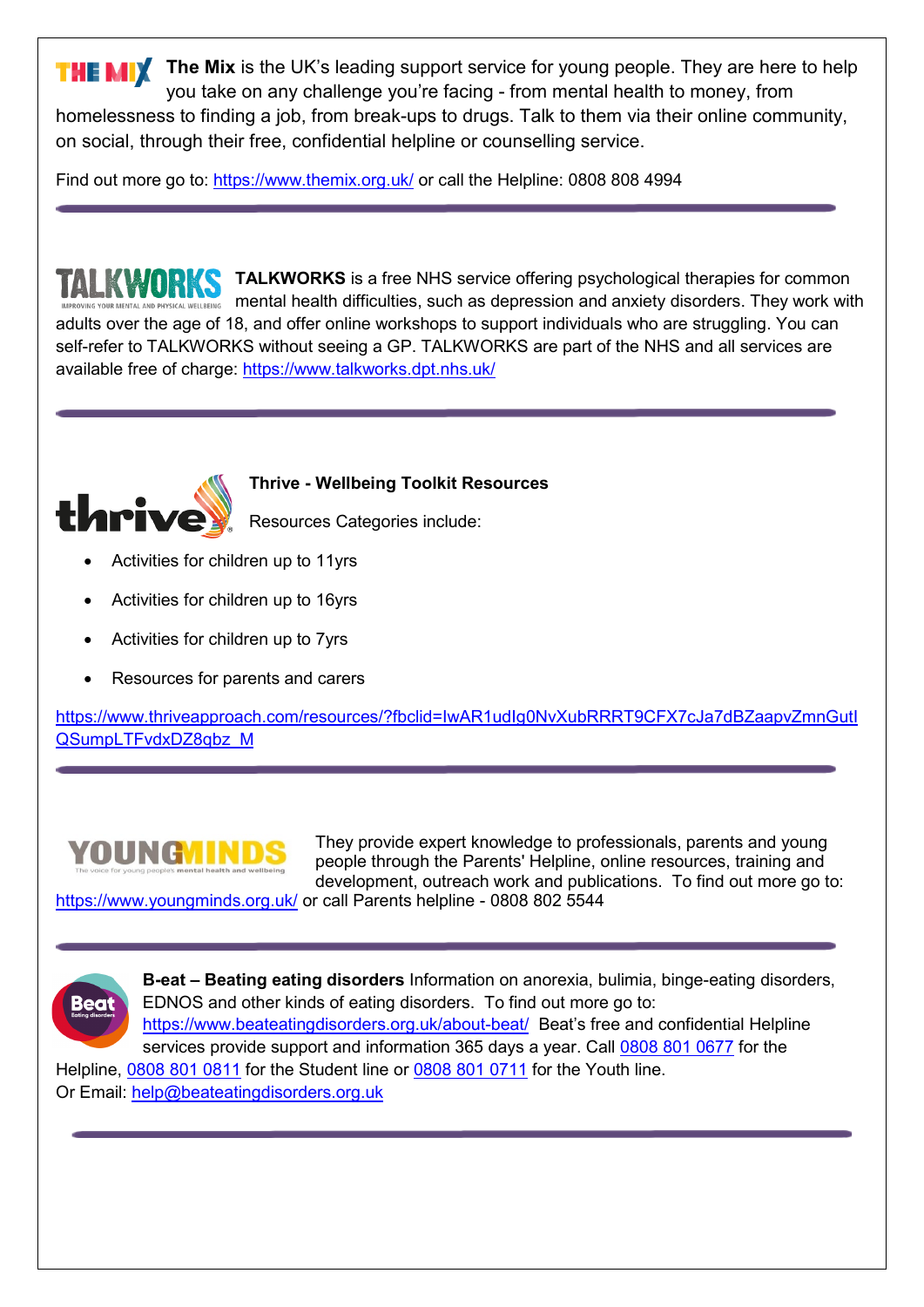

#### **Haven at Open Door Exmouth**

This Christian based charity offers a range of support, Haven being one of them,

Haven is a safe space for young people to meet, a peer support group to learn coping strategies, to be listened to, and to realise that they are not alone. It does not replace professional

services, but hopefully adds to them and helps to support young people while they are waiting to access professional help.

Haven runs two support groups for young people, one for primary aged children and the other for secondary aged young people. Sessions alternate fortnightly. They also run a parent support group on the first Monday night of each month.

For details on dates and times go to: <http://www.opendoorexmouth.org.uk/our-projects/haven/> Address: Church Street Exmouth, EX8 1PE.



**Papyrus** A mental health charity dedicated to preventing young suicide. Call 0800 068 41 41 or Text 07860 039 967 for any young person who is experiencing thoughts of suicide or for anyone who has concerns for a young person who may be ion distress.

For more details go to [www.papyrus-uk.org](http://www.papyrus-uk.org/) or email pat@papyrus-uk.org

# childline

#### **Childline Info and advice**

Childline are here for you, whatever's on your mind. They will support you. ONLINE, ON THE PHONE, ANYTIME Guide you. Help you make decisions that are right for you.

childline.org.uk | 0800 1111

Their tips and techniques, ideas and inspiration, can help you feel more in

control. And you can access them in your own time, at your own pace.

To access the free phoneline and text service for young people to contact a counsellor, go to: <https://www.childline.org.uk/get-support/>

every mind <del>l</del>ealth I matters

#### **NHS Every mind Matters**

This website offers a range of mental health advice with an interactive quiz that's designed to help you feel more in control of your emotional mental wellbeing. For more details go to: [www.nhs.uk/oneyou/every-mind-matters](http://www.nhs.uk/oneyou/every-mind-matters) 



#### **Nip in the Bud**

Nip in the Bud® was set up to encourage awareness about mental health disorders in young children.

If left untreated, they could also develop into serious mental and physical health problems. Nip in the Bud's films illustrate the behaviours common in different

conditions in children, along with explanations and information on how to follow up and get help. The films are accompanied by downloadable fact sheets explaining the symptoms to look out for, to spot early signs of distress which may require further monitoring. Find out more at:<https://nipinthebud.org/>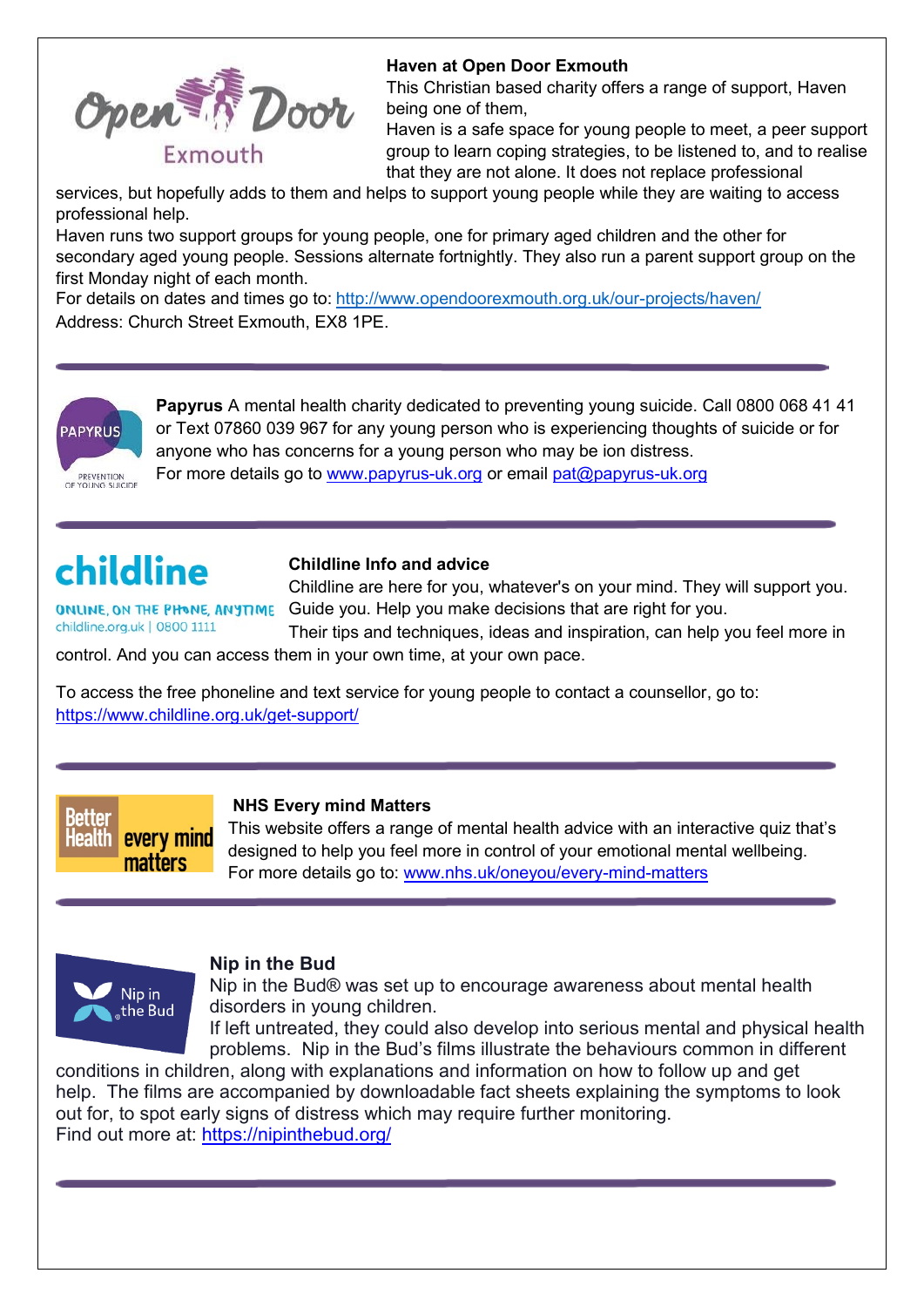

**Stem4** is a Charity that promotes positive mental health for teenagers and encourages them to build resilience and manage difficult emotions with online resources. For more details go to: www.stem4.org.uk



#### **Tor Support**

Tor Support works directly with young people to:

• Alleviate emotional and psychological distress through

professional counselling

- Improve quality of life, self-esteem, happiness and relationships
- Help improve life chances and foster more positive adult lives

Tor Support provide free, professional, confidential counselling for young people aged 5-25, in Okehampton and its surrounding parishes. They also have good links with other organisations and can help you to find your way to the support you need. For more information go to:<https://torsupport.org.uk/about/>



**BOUNCE!** offers a number of services that can be tailored to meet the needs of the child, family and school. This mix and match approach means more support for more children and families and delivers better outcomes. The Bounce! Consist of a team of experienced and highly skilled therapists offer a

range of interventions. For more details go to:<https://www.bouncebrighterfutures.co.uk/>

## **The integrated Brain in Hand system**

 $\frac{1}{\text{personal technology for independent living}}$  Brain in Hand is a digital self-management support system for people who need help remembering things, making decisions, planning, or managing anxiety. It's not condition-specific, but is often used by people who are autistic, who have learning difficulties, or who are managing mental health challenges. Combining human support and digital self-management technology, Brain in Hand helps people live more independently.

The system is approved by government departments and in use throughout health, social care and higher education settings across the UK.

For more information go to: https://braininhand.co.uk/

**Useful Apps** - These apps all support Young people to reduce their anxiety through distraction and encourages relaxations and mindfulness.



Search your app provider to download.

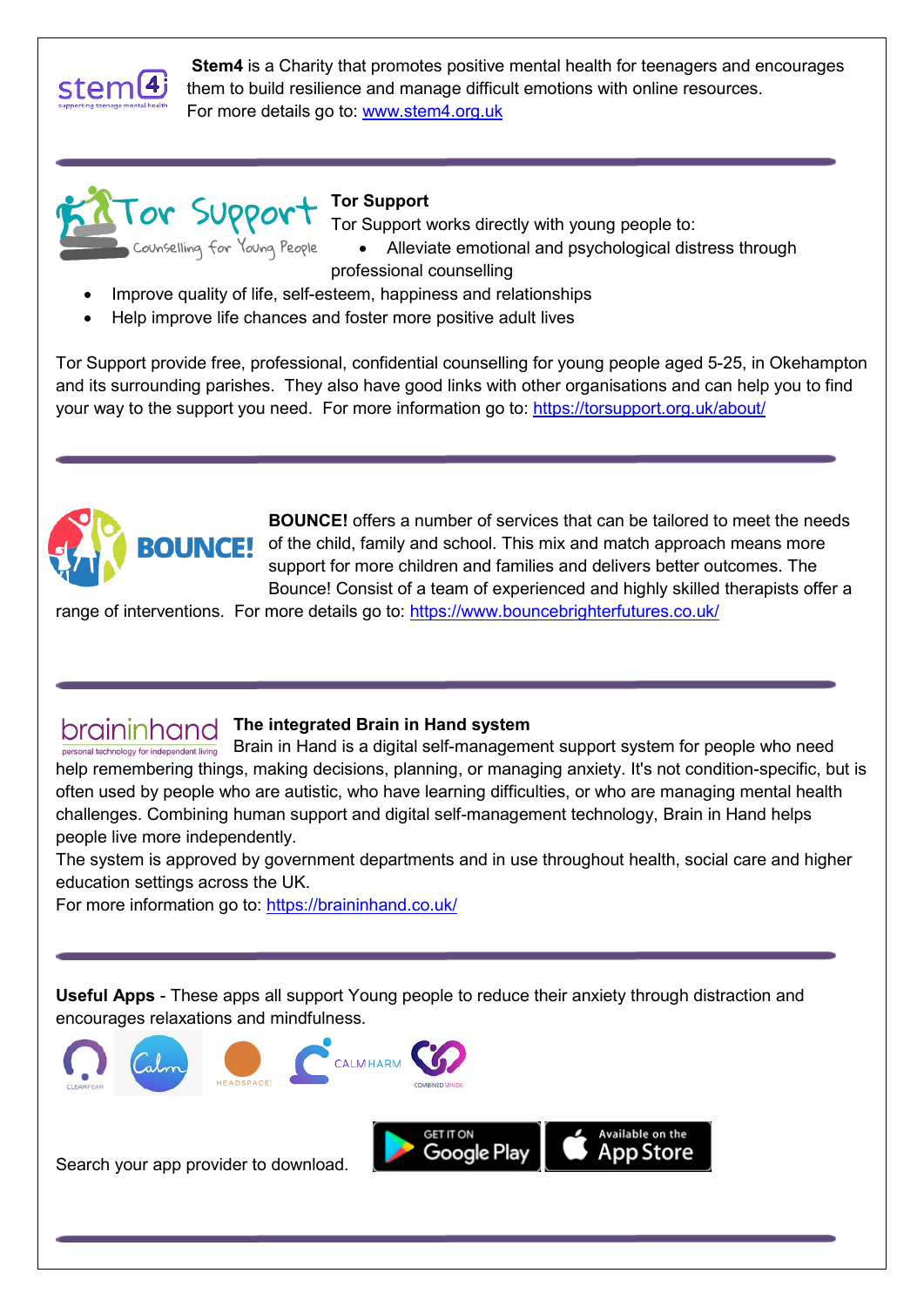Spark UK

**Spark UK -** Spark is a new mental health website run by young people for young people. Their aim is to raise awareness of mental health in teenagers across the UK and provide resources for schools to use. Spark UK is based in North Devon. All of the team are aged between 13-16 and still attend full-time education. Find out more

about Spark UK, read their useful resources and sign up for digital copies of their half-termly 'The Spark Newsletter' written by young people for young people here:<https://www.sparkuk.co.uk/>



**Molehill Mountain** is an app to help autistic people understand and self-manage anxiety. You can use Molehill Mountain to explore the causes and symptoms of anxiety

- track your worries and the situations that trigger anxiety
- get evidence-based daily tips to understand more about anxiety
- feel more confident to self-manage anxiety

#### **Get Molehill Mountain on the App Store**



#### **Get Molehill Mountain for Android**





#### **ThinkNinja**

#### **Free during the coronavirus (COVID-19) crisis**

ThinkNinja is a mental health app designed for 10 to 18-year olds. Using a variety of content and tools, it allows young people to learn about mental health and emotional wellbeing, and develop skills they can use to build resilience and stay well.





**Harmless** is a passionate organisation who work to address and overcome issues related to self-harm and suicide.

í

They place people with lived experience at the heart of their service and do their very best to surround the people they help with compassion and

practical help and support to bring about measurable and meaningful change.

For more information go to:<https://harmless.org.uk/>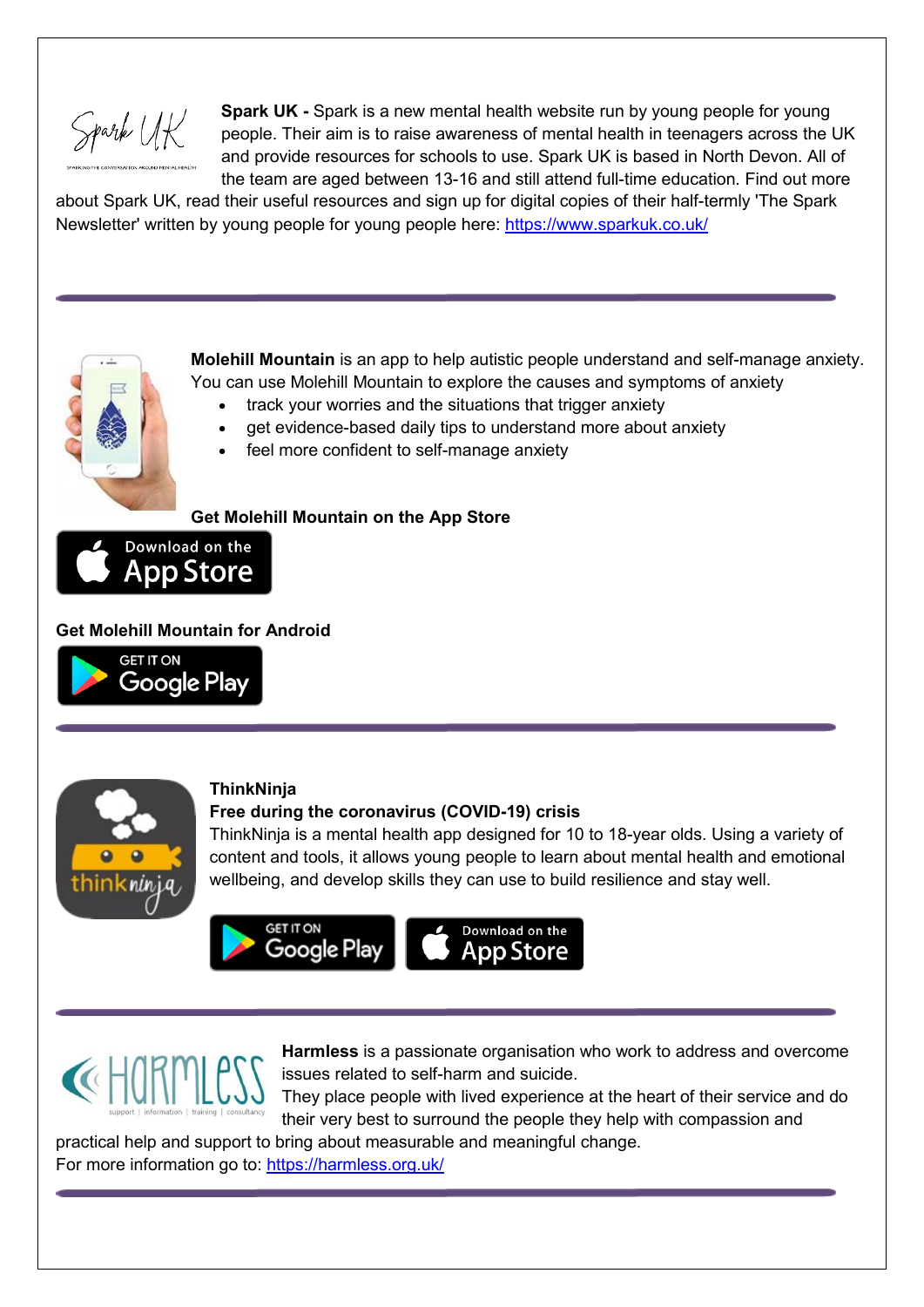



#### **National Self Harm Network**

The aims of this forum are to:

- Support individuals who self-harm to reduce emotional distress and improve their quality of life.
- Support and provide information for family and carers of individuals who self-harm.
- Raise awareness of the needs of people who self-harm, dispel myths and combat discrimination
- Empower and enable those that self-harm to seek alternatives to self-harm and further help where appropriate.

For more details go to:<https://nshn.co.uk/>



#### **Children and Family Health Devon**

The CAMHS team have put together information specifically around self-harm. This is in the form of a 45-minute video:<https://vimeo.com/471039602/aa9f061e5a>

This is best accessed through Google Chrome.

Please click on the link above to watch the information.

*These sheets provide information which has been supplied by third parties themselves. Children and Family Health Devon make no representations or warranties with regard to the accuracy of the information supplied and cannot accept any liability or responsibility whatsoever for any loss or damage suffered by any user resulting from their use of the information contained on this list. Information held about an organisation does not imply an endorsement of that organisation or its services by Children and Family Health Devon. Children and Family Heath Devon have not conducted background checks or other forms of due diligence (for example, Disclosure Barring Service checks) against the providers listed. Users are advised to undertake your own checks and verifications prior to engaging the services of any providers listed.*

*This is not an exhaustive list, there may be other services in the area, we would be happy to include these. If you have any additions, updates or amendments to this list please emai[l Amandasmithson@nhs.net](mailto:Amandasmithson@nhs.net) or*  **[Kris.dent@nhs.net](mailto:Kris.dent@nhs.net)**

**Updated 4th May 2022**

#### **Notes:**